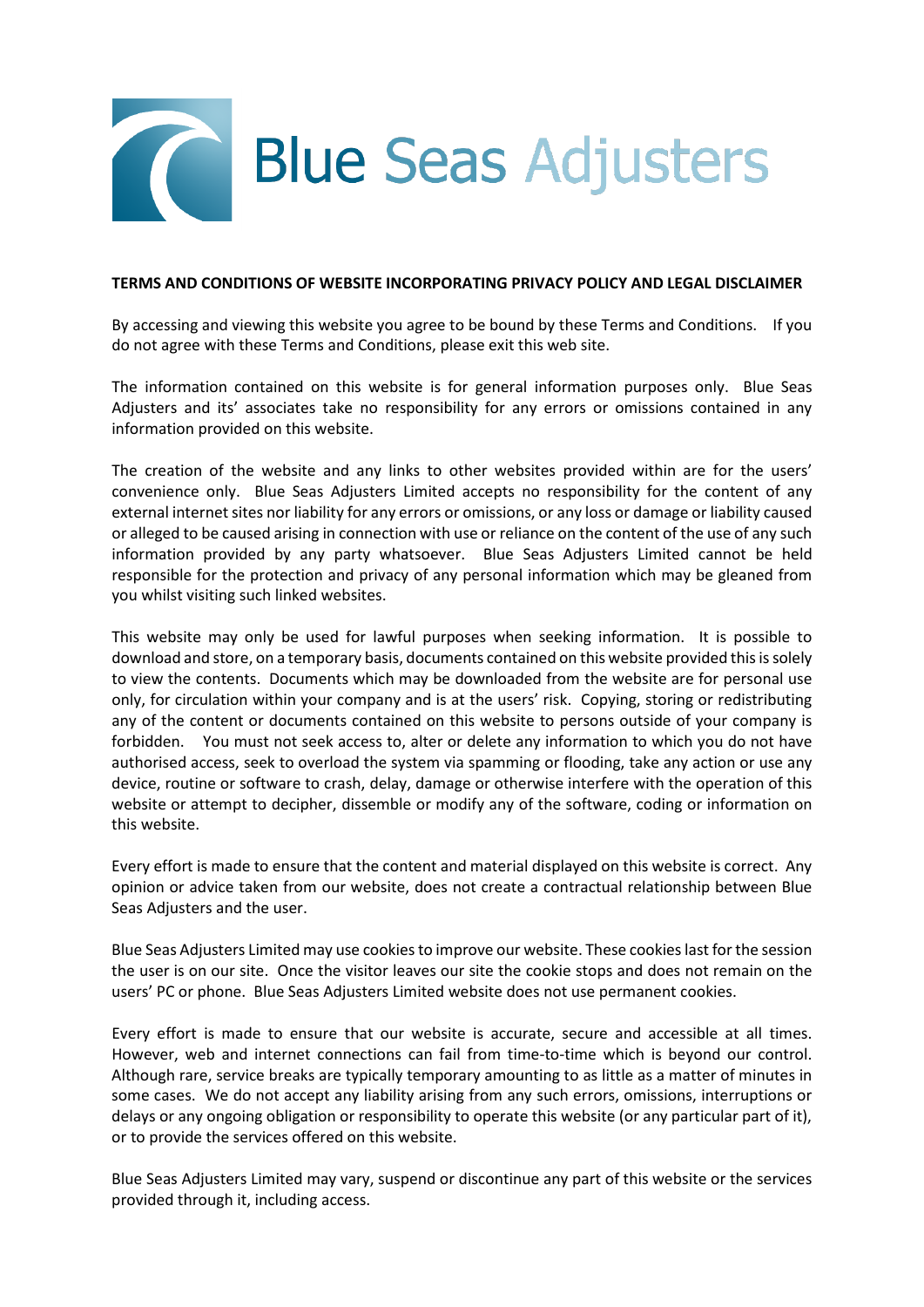# Blue Seas Adjusters

#### **Legal Disclaimer**

Blue Seas Adjusters Limited uses reasonable care to make sure that the information appearing on this website is accurate and up-to-date. However, errors and omissions do occur, and the user should not take the accuracy of the information for granted but should check directly with Blue Seas Adjusters Limited. None of the material contained in this website is to be relied upon as a statement or representation of fact.

Blue Seas Adjusters Limited shall not be liable for any loss of profits or contracts or any direct, indirect or consequential loss, business interruption or loss of data or programmes arising out of or in connection with the use of the information either contained within this site or from any of its hyper link connections, other than death or personal injury to the extent that this is caused by the negligence of Blue Seas Adjusters Limited.

Blue Seas Adjusters Limited may also make improvements and/or changes to the content of this information at any time without notice.

### **Links to third party websites**

Blue Seas Adjusters Limited cannot and has not reviewed all pages of the websites linked to this site and therefore cannot be liable for their content. Users link to other websites do so at their own risk and use such sites according to the terms and conditions of use of such sites. Blue Seas Adjusters Limited provides links to you only as a convenience, and the inclusion of any link does not imply endorsement by Blue Seas Adjusters Limited or the website.

#### **Copyright**

No part of this website may be copied or imitated in whole or in part. No logo, graphic, sound or image from this website may be copied or re-transmitted unless expressly permitted in writing by Blue Seas Adjusters Limited. (These prohibitions are without limitation to the legal rights of Blue Seas Adjusters Limited.)

Any information provided to Blue Seas Adjusters Limited in connection with its website shall be provided by the submitter and received by Blue Seas Adjusters Limited on a non-confidential basis. Blue Seas Adjusters Limited shall be free to use such information on an unrestricted basis. In particular, we may transfer information between our subsidiary companies in different countries both inside and outside the European Economic Area.

#### **Trademarks**

The trademarks and logos (the Trademarks) used and displayed on this website are registered and unregistered trademarks of Blue Seas Adjusters Limited and others. They may not be used in any advertising or other publicity materials in relation to the distribution of any information or materials obtained from this website without the prior written consent of the Trademark owner. (These prohibitions are without limitation to the legal rights of Blue Seas Adjusters Limited.)